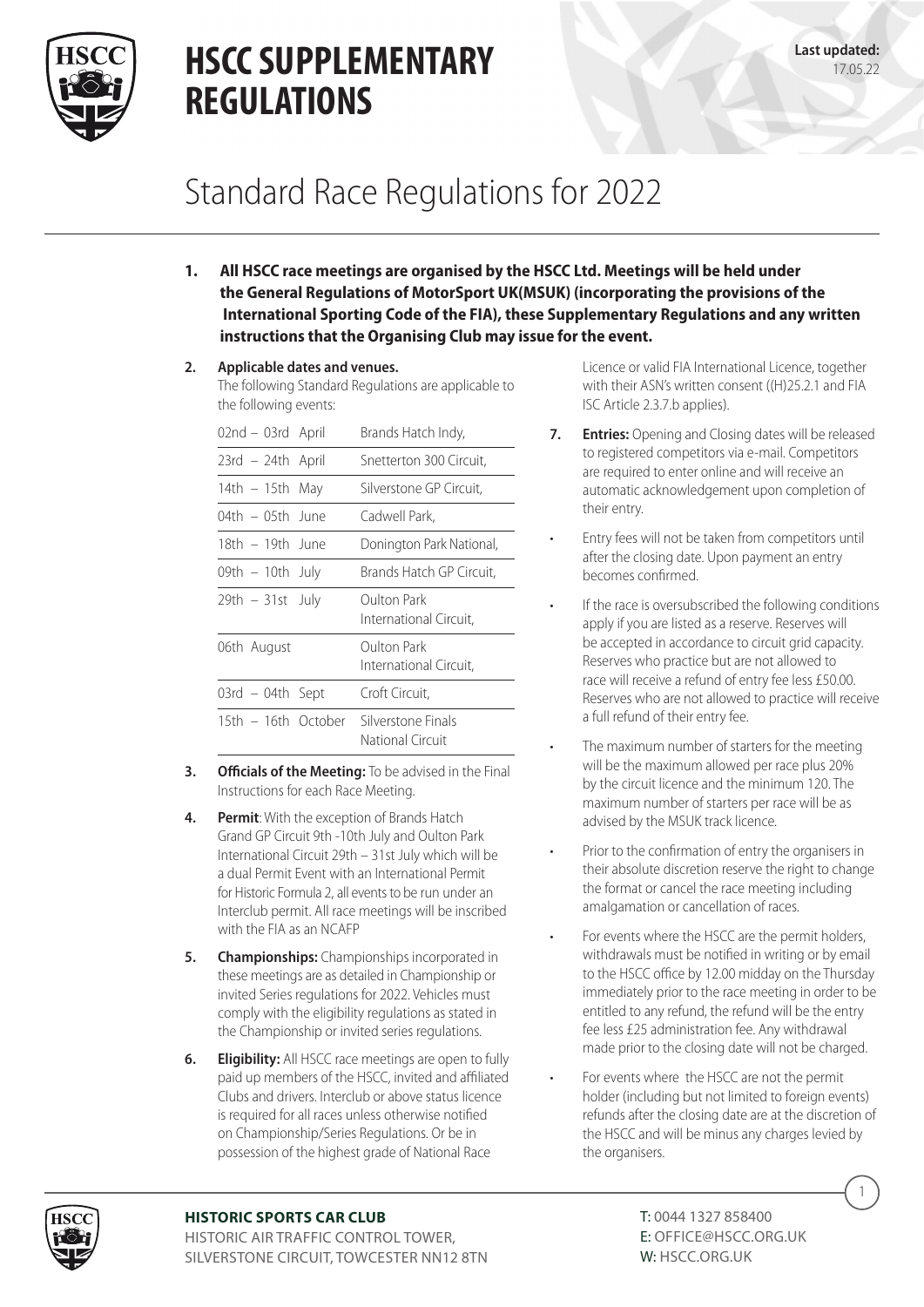

- **8. Force Majeure:** The HSCC shall not be responsible to its Members or other Clubs and competitors for any abandonment, delay or cancellation of an event or the performance of its obligations under any contract or agreement with a circuit as a result of any cause beyond its reasonable control. In such cases the HSCC will revert to the agreement with the circuit owner on refunds if applicable.
- **9. Refusal of Entries:** Entries may be refused if; the competitor is not a member of the HSCC, or invited to compete in the event. If the vehicle entered does not conform to the regulations of the race entered. If the competitor has not submitted a valid entry or made payment for the entry. If the competitor has currently been refused membership to the HSCC or is temporarily suspended following judicial process. Or for reasons where the HSCC acting in its absolute discretion decide otherwise.
- **10. Races & Entry Fee:** Competitors registered for a HSCC Championship/Series should enter online. Registered Competitors will receive an e-mail notifying them when entries open for an event.
- The opening and closing dates of entries will also appear at the top all Entry Forms.
- Any guest Competitor not registered for a HSCC Championship/Series wishing to enter an event should contact the HSCC Office.
- Guest Competitors not registered for the Championship/Series entered will be requested to submit evidence their car is eligible for that event.
- If a race is oversubscribed at the time entries close guests will automatically be placed on a reserve list, their place in the listing will follow all Registered Competitors.
- If more than one Registered Competitor is on a reserve list the order will be determined by the date and time the entry was received.
- **11. Drivers' Briefings:** The time and place of Drivers' Briefings will be notified in the meeting Final Instructions or at signing-on, if required.
- **12. Scrutineering and Sign On** will take place at the time and locations as specified in the meeting timetable. Dependent on MSUK Guidance this may be conducted pre-event by Pre-Event Declaration.
- **13. Numbers:** All vehicles must display numbers and roundels in accordance with MSUK regulations J4 (see also drawing 4 in the MSUK Yearbook).
- **14. Decals:** Competitors are reminded that HSCC decals (one each side of the car) and, if supplied, race sponsor's decals must be prominently displayed on competing vehicles. Competitors may not display any decal other than those proven to be used in period without the express permission of the HSCC and must remove any decal promoting any other Club or organisation on request. Failure to display or remove decals may result in exclusion
- **15. Pits:** Cars entering the pits during practice or racing must use the pit entry road. Failure to observe Officials' instructions or speeding may lead to exclusion from the meeting.
- **16. Qualifying:** There will be a minimum of one qualifying session for each category of race.
- Drivers who have not previously raced on the circuit's current layout within the last 12 months must complete at least 3 laps to qualify for a place on the grid MSUK Regulation Q12.4.
- Drivers who are allowed to qualify out of session will start from the back of the grid. The fastest time set by each car will determine grid position (MSUK rule Q12.9.3 will apply).
- The maximum number of starters for each race are as shown in the MSUK Year Book for the circuit configuration used.
- For qualifying the maximum number of cars on the circuit may increase up to a maximum of 20%, subject to the conditions of the track licence, to allow notified reserves to qualify.
- **17. Reserves:** Subject to qualification, reserves will be admitted to the races if spaces are available in the order published in the entry list.
- **18. Starting Grids:** Competitors are reminded of the provisions of Q 12.9.12 (iii)
- It is strongly recommended that competitors visit the grid, prior to their race, to acquaint themselves with the markings and other features of the grid.
- If a competitor is deemed to have made a false start (Q12.13) the Clerk of the Course may impose either a time penalty of a range between 5 or 10 seconds or a drive through penalty.
- **19. Race Starting Procedure:** All HSCC races will be either standing start or rolling start.
- The type of start for each meeting will be declared in the Final Instructions. The Race Director or Senior



#### **HISTORIC SPORTS CAR CLUB**

HISTORIC AIR TRAFFIC CONTROL TOWER, SILVERSTONE CIRCUIT, TOWCESTER NN12 8TN T: 0044 1327 858400 E: OFFICE@HSCC.ORG.UK W: HSCC.ORG.UK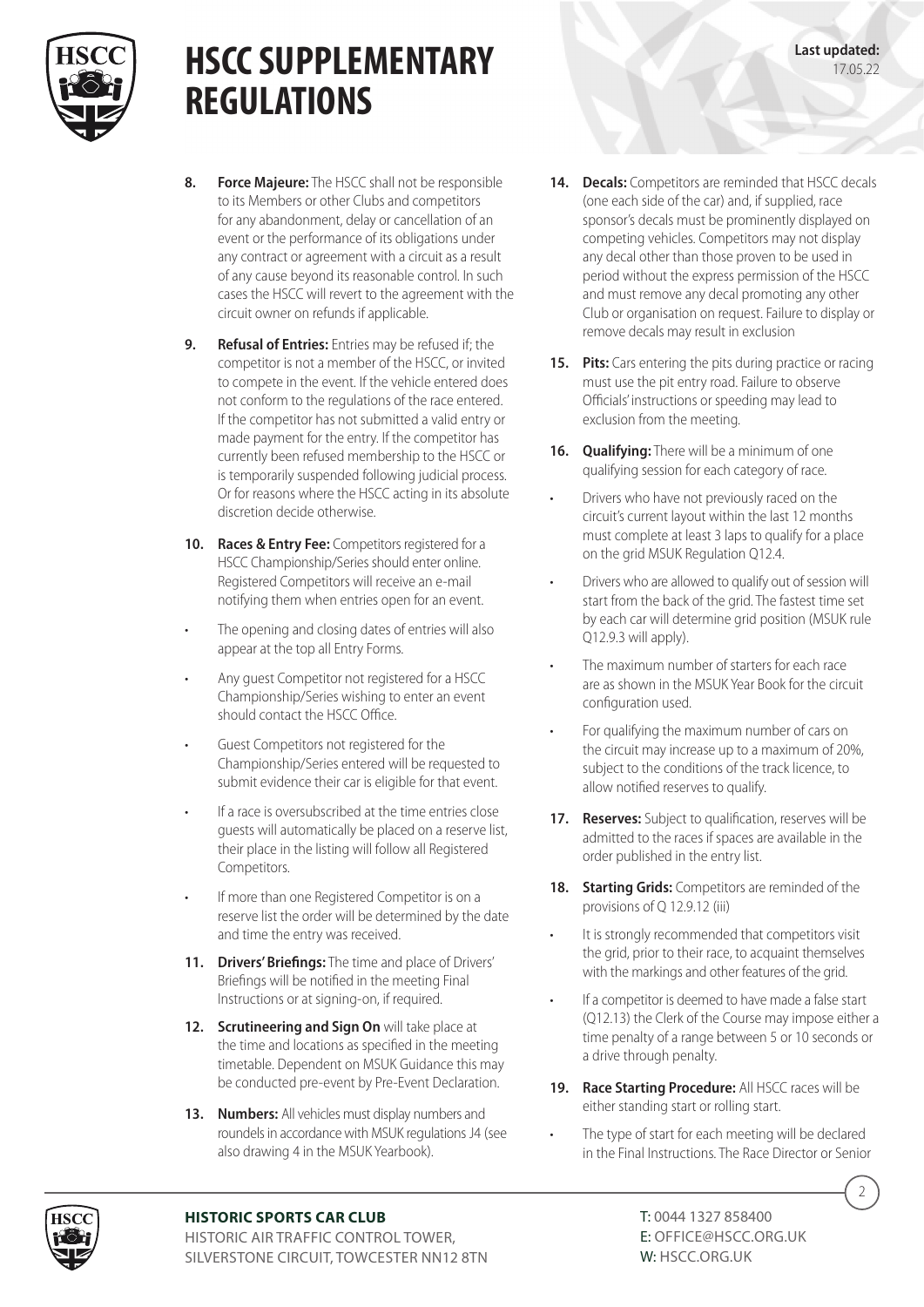

Clerk of the Course may in their absolute discretion change the start procedure if required.

- The HSCC quick start procedure will be used. Drivers in all races should proceed to the assembly area designated in the Final Instructions (for selected races this maybe the pit lane) 15 minutes before the scheduled start of their race or when called.
- Pre-gridding and the 1 minute and 30 second countdown will take place in the Assembly Area and for a standing start drivers will be released on to the circuit, do one complete lap and then proceed to the starting grid, this will constitute the 'green flag' lap.
- Upon arrival at the starting grid, drivers should take up their grid positions as quickly as possible and, as soon as the last car is in position, only the 5 second board will be displayed before the red lights are shown, followed between 3 and 5 seconds later by the red lights being extinguished denoting the start of the race.
- For a Rolling Start procedure cars will be pre-gridded, and the 1 minute and 30 second countdown will take place in the Assembly Area.
- The cars will then be led round for a minimum one lap behind a pace car and will form up into either their 2 x 2 or 1 x 1 grid positions.
- The pace car will then turn into the pit lane and it will be the responsibility of the front row cars to hold their position and speed.
- As the front row of the grid approaches the start line, the red lights will be extinguished, denoting the start of the race but there is no overtaking or changing of direction for any cars prior to crossing the start line. (n.b. should a competitor suffer a mechanical problem they should indicate this to other competitors by raising their arm and safely pulling off the circuit into the pit lane or adjacent to a Marshal post).
- It's strictly forbidden for cars to back up or hold other competitors during the green flag laps in attempt to gain a competitive advantage.
- It is also strictly forbidden to excessively brake, weave and accelerate in an attempt to warm tyres. Drivers who are judged to have performed practice starts or excessive weaving during the warm up/green flag laps will be reported to the Clerks of the Course.
- Any car which in the opinion of the Clerks of the Course fails to maintain its position and speed set

by the 'Pace Car' prior to crossing the start line or is guilty of any of the preceding instructions will be penalised and in addition to any offences outlined in the 'MSUK Yearbook' any infringements of this race start procedure may result in a time penalty of up to 60 seconds or disqualification from the race.

**Last updated:** 17.05.22

- **20. Should the red lights remain on:** The start is aborted and cars should complete the lap and return to the starting grid. Should any race be 'red flagged', it may be restarted, at the discretion of the Clerk of the Course and if time permits, for the remaining scheduled distance.
- The grid for the restarted race will be the order in which the cars passed the finish line at the end of the lap preceding the lap on which the red flag was shown and the result of the race will be the order in which the cars cross the finish line when the chequered flag is shown at the conclusion of the restarted race.
- In the interval between stopping and restarting the race cars may return to the pits for repairs. Subject to approval from a scrutineer they may rejoin the race start from the Pit Lane.
- Equally if approved by the Scrutineer non-running cars at the time of the Red Flag can rejoin the race from the Pit Lane in order behind those previously mentioned.
- For clarity see section  $Q12.15 Q12.16$ . If there is any variation to the start procedure this will be announced at a drivers' briefing.
- On some occasions pre gridding for some groups may take place in the Pit Lane, if this is the case it will be notified in the final instructions
- **21. Pit garage allocation:** Will be notified in the meeting Final Instructions.
- **22. Pit Wall & Grid Safety:** Only two personnel per competing car are allowed onto the pit wall. All personnel must follow Officials' instructions without argument. The pit wall must be clear of all personnel for all race starts. No personnel are allowed on grid without prior permission.
- **23. Paddock Parking:** A plan showing the allocation of Paddock space will accompany the event Final Instructions.
- **24. Awards:** There will be an award for each overall race winner plus second and third overall. Subject to a minimum of three starters. Other awards are subject to the discretion of the HSCC. Race winners' awards



#### **HISTORIC SPORTS CAR CLUB**

HISTORIC AIR TRAFFIC CONTROL TOWER, SILVERSTONE CIRCUIT, TOWCESTER NN12 8TN T: 0044 1327 858400 E: OFFICE@HSCC.ORG.UK W: HSCC.ORG.UK